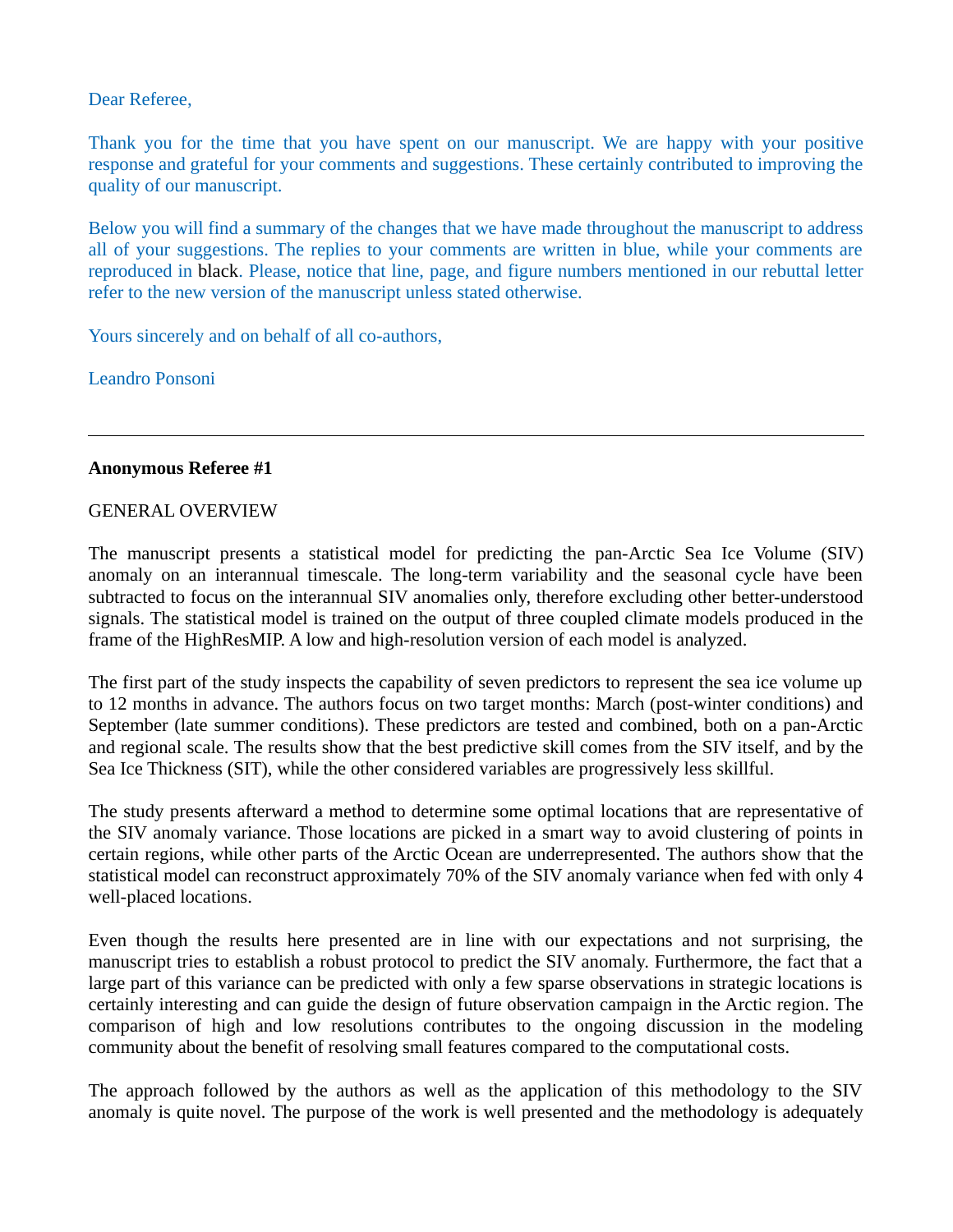explained. The model data here analyzed are cutting edge in terms of model physics and resolution. The manuscript is well written and the figures and tables convey the message effectively.

The content of the study is certainly appropriate for The Cryosphere and I recommend the publication of this manuscript. Below I include a few minor points and suggestions that the authors should be able to address easily.

Again, we thank the referee for her/his time and detailed revision of our manuscript. We appreciated very much her/his comments, which were all taken into account in the revised version of the paper. Below, we answer point-by-point all specific comments.

## SPECIFIC COMMENTS

The manuscript provides several sampling locations with a multi-model approach. In my understanding, these locations are computed based on annually-averaged fields. I am wondering if the sampling locations could be different for different target months. Also, some of the selected sampling locations might be ice-free in some periods of the year. Could the authors comment on this? All results of the manuscripts are based on monthly-averaged fields. This point is clarified in the text [pg. 4, l.18–19].

Except from Sec. 3.1, where we first assessed the performance of different predictors by focusing on March and September (Figs. 4 and 5), the other sections do not make a distinction of months.

However, we understand the referee's comments since we had posed the same question to ourselves during the preparation of the manuscript's first version. We have decided to avoid the distinction of months for the following reasons:

- i. The motivation of the manuscript is to provide support for a **year-round** *in situ* **monitoring system**. Thus, those are sampling locations that better reproduce/predict the pan-Arctic sea ice volume taking into account continuous monitoring throughout the entire year.
- ii. A distinction of months would likely suggest relatively different locations. In the real world, **this would require a re-positioning of observational platforms** (e.g., moorings and/or buoys) every month.
- iii. The fact that some sampling locations might be ice-free in some periods of the year **is part of the time-series variability and it brings predictability to the statistical model as well**. If the grid-point is ice-free for long periods, predictors as SIT, SIC and Drift will be disregarded by the correlation map criterion. The SST predictor can still be useful even from grid-cells which are mostly of the year ice-free. Nevertheless, the four most performance locations are likely covered by sea ice during the entire year, for most of the years.
- iv. By splitting the time series into 12 parts, we substantially **reduce the number of points for training and applying the statistical model**. The fact that the statistical model is randomly trained (70% of the data) and applied (30% of the data) within a Monte Carlo (MC) scheme (500 reproductions) give us statistical robustness to assume that this configuration is the best scenario for a year-round sampling system. We have tried to increase the number of MC interactions but it turned out that 500 is already a safe threshold.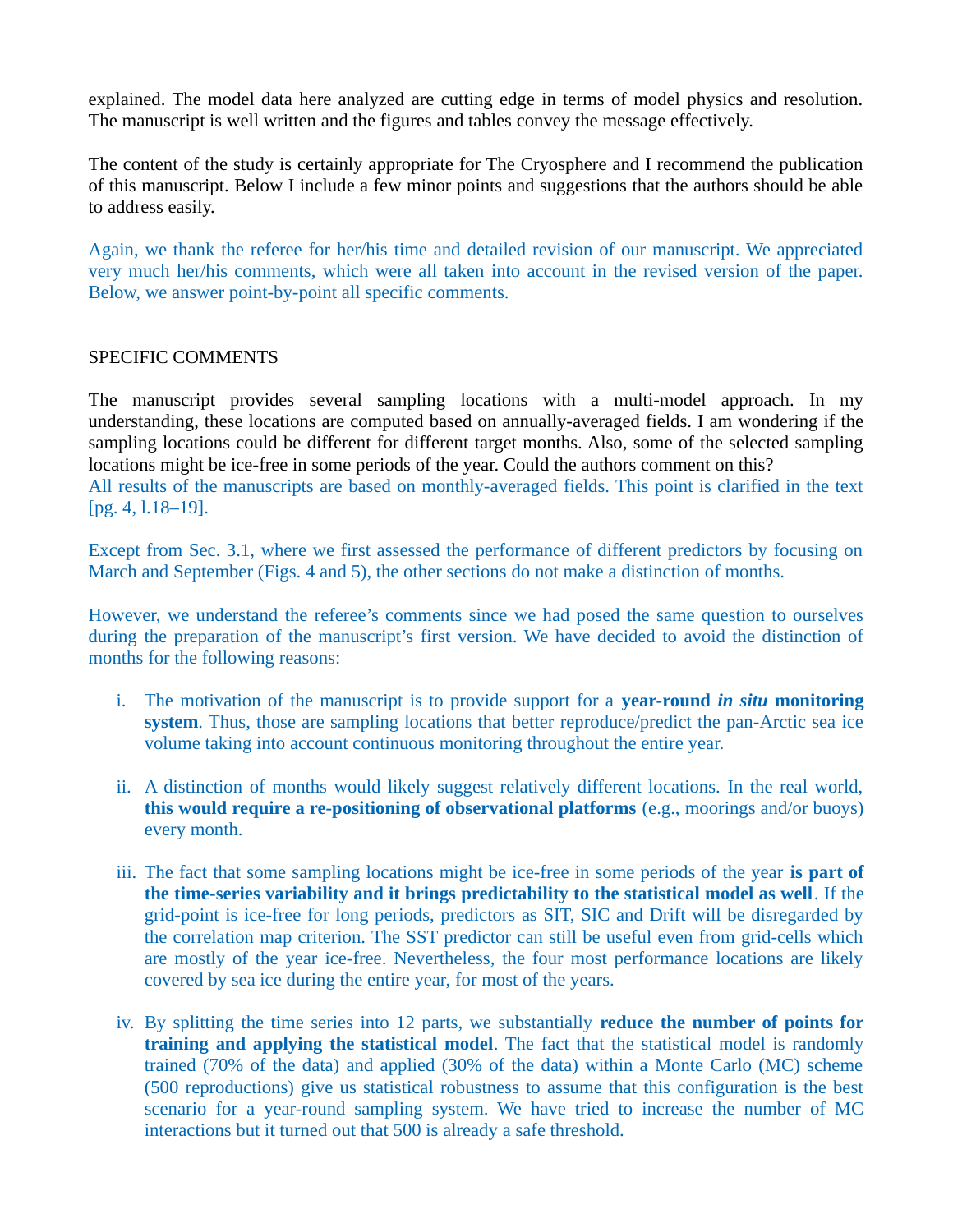I believe that an interesting exercise would be comparing the performance of the statistical model in the optimal location to that in randomly chosen locations. This would show that the described method is robust and in fact, needed.

We absolutely agree, thanks for the interesting suggestion. To address it, we have compared the RMSE and R2 calculated between the original and our-methodology-based reconstructed SIV anomalies (as shown in Fig. 11a,b) against the same two metrics estimated by randomly chosen locations. To do so, we have determined 100 combinations of 10 randomly chosen locations. For each combination, we reconstructed the SIV anomaly using data from the 1st location, the 1st–2nd, the 1st–3rd, the 1st–4th, and so on. Fig. A (this rebuttal letter) shows 2 of the 100 sets of randomly chosen locations. For the sake of fairness, we have used only predictors from grid points enclosed into the region highlighted by the red line in Fig. A. This region represents our global region of influence as defined by Fig. 8 (now this line is also plotted in Fig. 9). It is worthwhile saying that 100 combinations of randomly locations already provide robust statistics for such a comparison.

Fig. B shows that the SIV reconstructions based on our methodology (and optimally selected locations) are more skillful compared to the predictions provided by the randomly chosen locations, taking into account both metrics (RMSE and R2). This is valid for all models, considering a single location and/or any combination of 1 up to 10 locations.

These results, and respective supporting Fig. B, were incorporated into the new version of the manuscript (pg. 23, 1–9, Fig. 12).

While the current model results provide an average representation of some variables inside a grid cell with a substantial extension, and the gradients between different cells are generally small, real-world observations would be much more localized and heterogeneous. Would this heterogeneity introduce some sampling errors and consequently require more observations to explain the SIV anomaly variance?

As the referee highlighted, real-world observations are much more heterogeneous than averaged grid cell values. Compared to other oceanographic parameters such as temperature and salinity (unless in regions marked by steep frontal systems), this issue is even more pronounced when looking at the sea ice due to its inherent roughness. Thus, we indeed expect that this heterogeneity may be a source of uncertainties in a real observing system. We also agree that more observations could attenuate these uncertainties. This is a very important point that was quickly addressed in the first manuscript's version [former pg. 24, lines 3–4]. We have added a few more words to make this point clear in the manuscript [pg. 26, l. 14–19].

Is the whole time period  $(\sim 150$  years) necessary to reach the described results? I think it would be interesting to assess how many years of observations would be necessary to train adequately the statistical model here presented, and robustly reproduce the HighResMIP results.

We have used model outputs from coupled historical runs, referred to as "hist-1950", performed within the context of HighResMIP. So, from all model configurations the data spans about 65 years, starting in the early 1950s and finishing in mid-2010s [pg. 4, l. 6–8]. We understand that using these 65-years is indeed necessary to achieve statistical robustness.

1 – Line 16: It is worth mentioning also the SMOS sea ice thickness product. SMOS is now mentioned in the text [pg. 3, l. 16].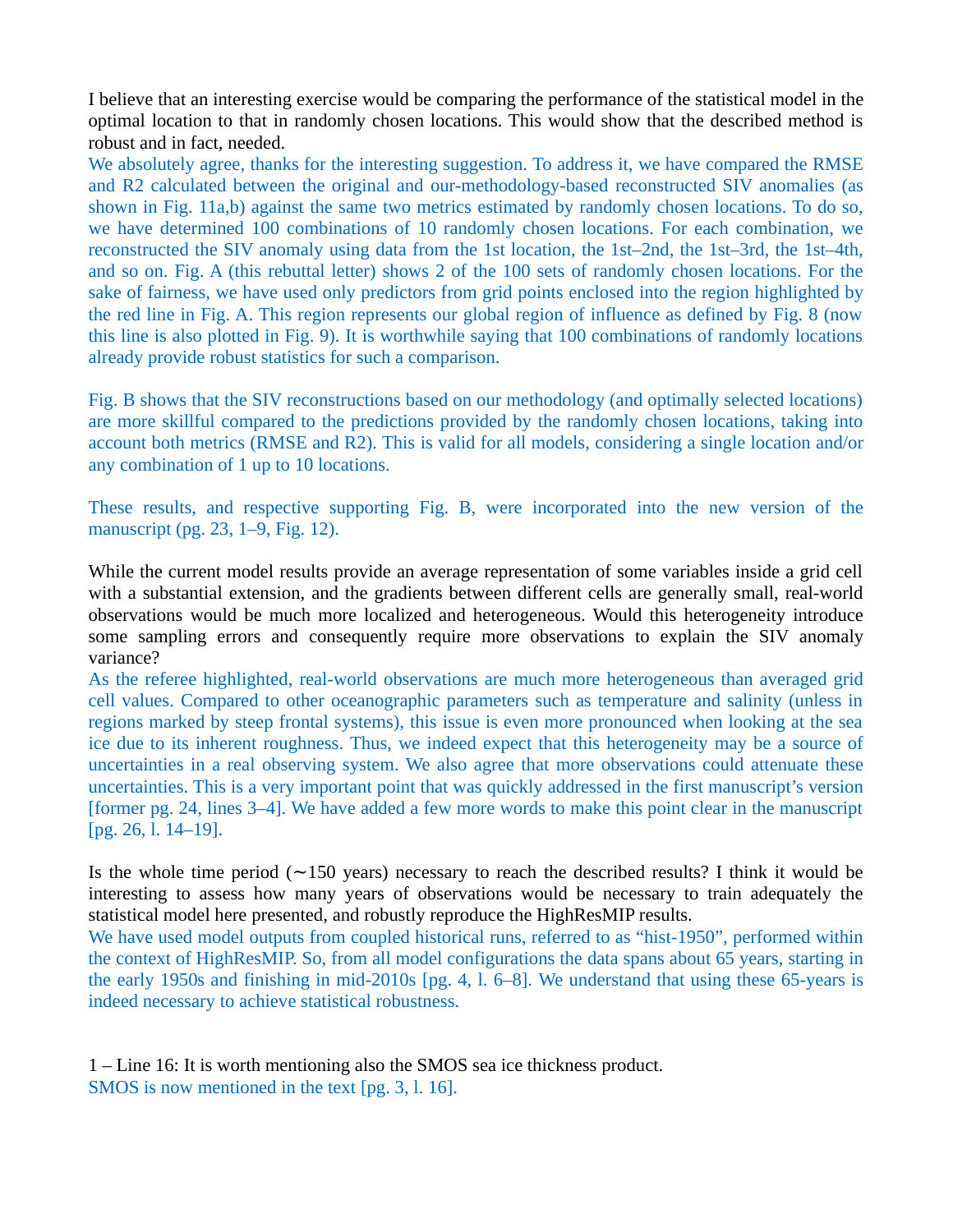2.1 – Line 6: Are the analysis on AWI-CM performed on the original FESOM2 grid or was the model output interpolated to a regular grid?

**Sea-ice concentration (SIC)** was provided by the AWI group on the original atmosphere grid in the framework of the PRIMAVERA project. **Sea-ice thickness (SIT)**, **sea-surface temperature (SST)** and **sea-ice drift speed (Drift)** were also provided by AWI but on a 1-degree regular grid also in the framework of the PRIMAVERA project. **Sea-ice area (SIA)** was computed from the SIC files and the atmosphere grid-cell area, while **Sea-ice volume (SIV)** was computed from the SIT files and the ocean grid-cell area (Docquier et al., 2019). Finally, ocean heat transport (OHT) was computed by the AWI group directly from the raw data. Additional information is presented in Section 2.1 of Docquier et al. (2019).

2.1 – Line 7: I would mention that the resolution difference between HR and LR in the Arctic is much lower in AWI-CM compared to the other two systems.

This is indeed a good point. We thank the reviewer for spotting that. While the ocean resolution in AWI-LR and AWI-HR varies between 24 and 110km, and between 10 and 60km, respectively (with higher resolution in dynamically active regions), the ocean resolution is almost similar in the Arctic Ocean (~25km). We brought this information to the text [pg. 4, l. 33–34 to pg. 5, l.1–4]. In addition, since the grid used by AWI is not trivial to understand without a supporting plot, we are directing the reader to Fig. 4 of Sein et al. (2016).

2.2 – Line 34: Is there a particular reason for choosing AWI-LR?

No, there isn't a particular reason for choosing AWI-LR. We selected AWI-LR as the example-case. "AWI" is the first model in our alphabetically-sorted list and, in the other model-comparative figures (e.g., Fig. 6), we always referred first to the low resolution (LR) version. We clarified this point in Fig. 2's caption.

2.4 – Line 12: Be specific about the "common grid". Is it a low or high-resolution grid. Can this have an impact on the results?

We agree that this point requires clarification. As suggested by the score maps in Fig. 6, each model configuration indicates its own best sampling location (smallest RMSE in the score map). However, the RMSE values show that overall there is a good agreement on the regions with high scores (small RMSE values represented by yellow shades). To achieve an ensemble best location we first applied Eq. 4 to normalize all score maps between 0 and 1 so that the models have the same weight in the averaging step (Fig. C, first column). However, since the models have different grid-resolution, we have interpolated the score maps from the different models into a common  $1^{\circ} \times 1^{\circ}$  grid. By performing this step, we can calculate an ensemble mean score map.

**The interpolation of the individual score maps into a common 1°×1° grid for further computation of an ensemble mean score map has no impact on the results** [pg. 9, l. 32–33]**.**

Notice that the interpolated score maps (Fig. C, second column) preserve the best performance regions.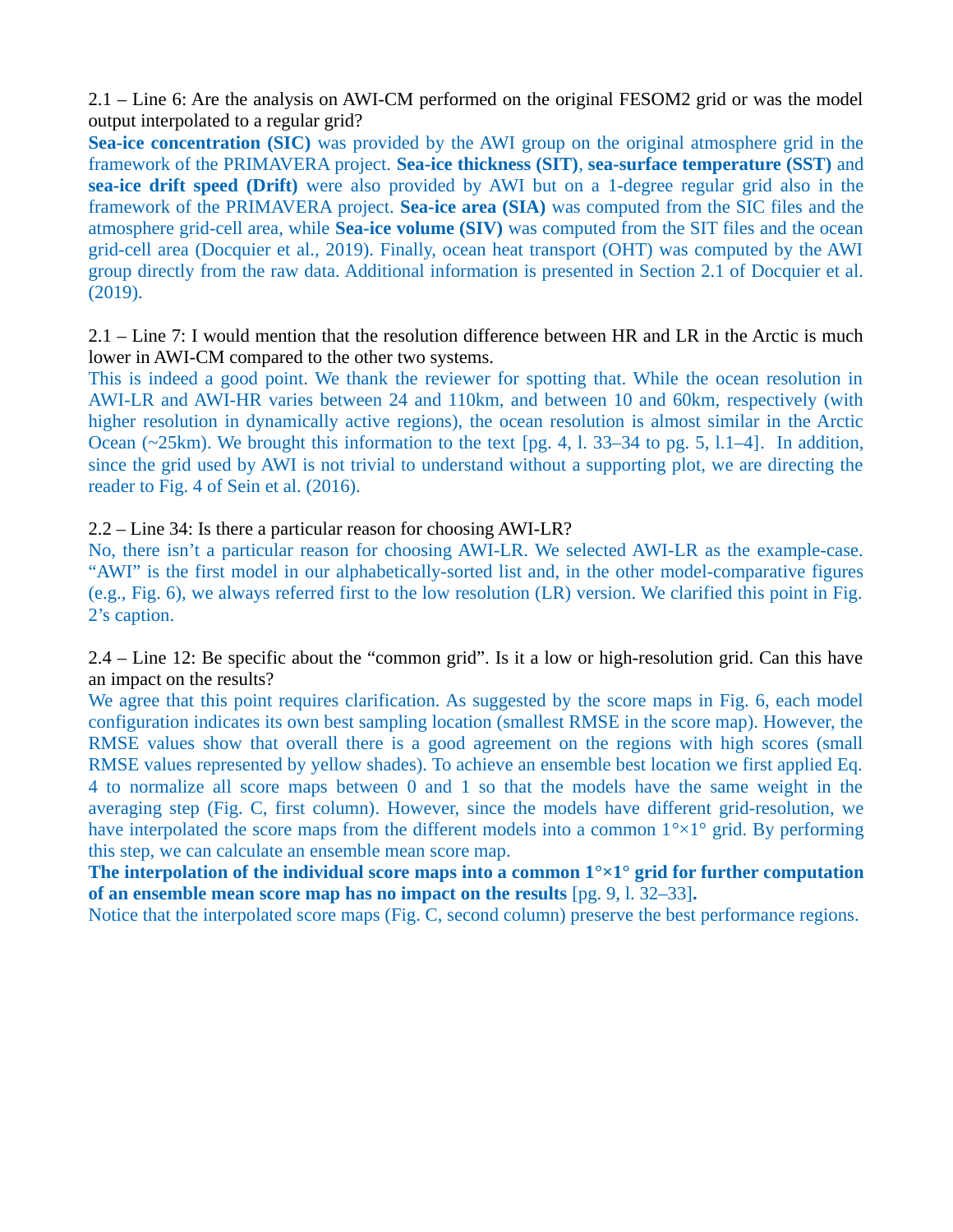

**Fig. A:** Map displaying two examples (out of 100) of randomly chosen locations. All random locations are placed into the area enclosed by the red line. This region represents our global region of influence as defined in Fig. 8.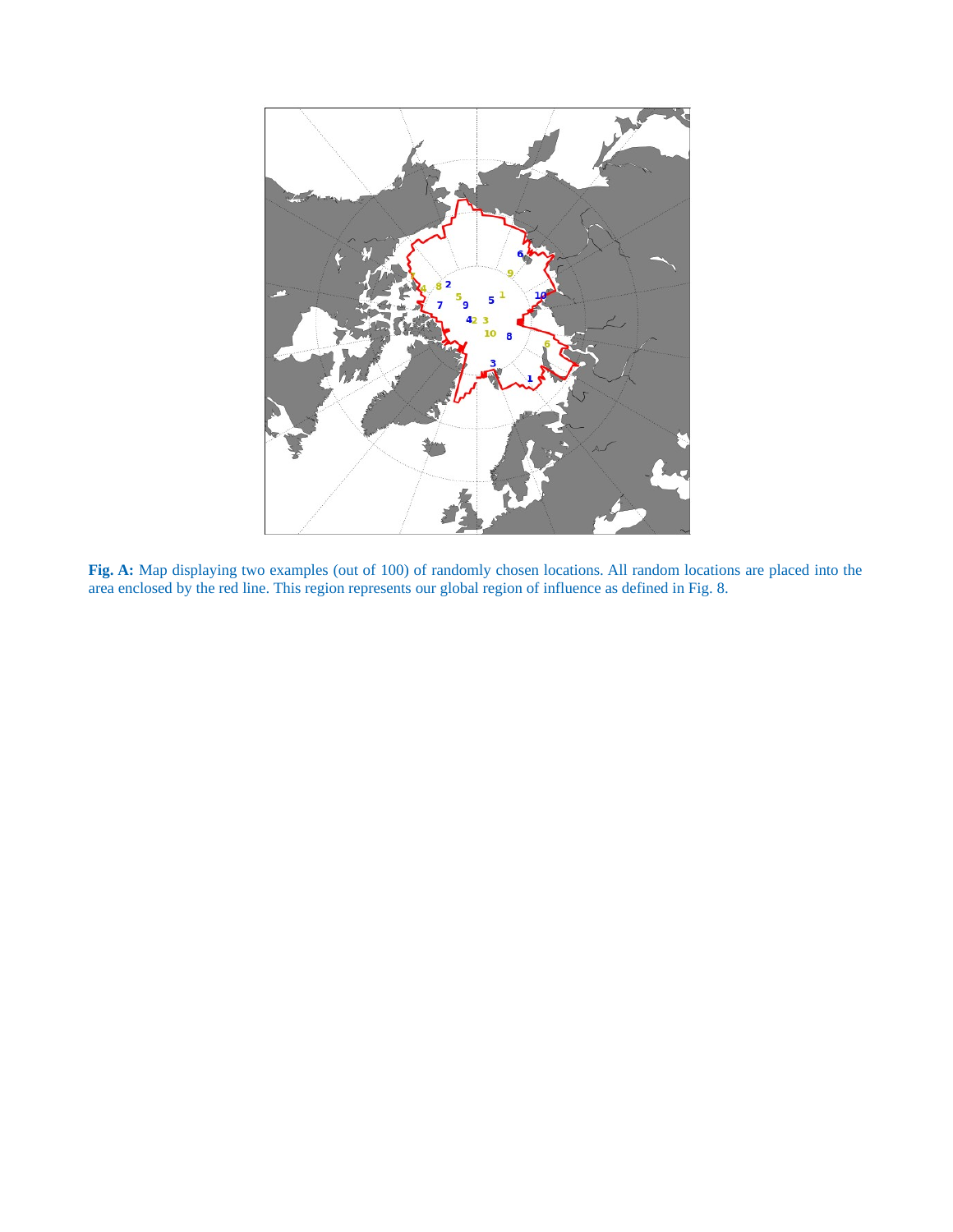

Fig. B: Root Mean Squared Error (RMSE; left column) and coefficient of determination (R<sup>2</sup>; right column) calculated between the original and reconstructed SIV anomalies. The reconstructed SIV volume anomalies are based on the optimally selected locations following our methodology (full dots), as well as by randomly chosen locations (empty dots). In the last case, 100 sets of 10 randomly chosen locations are used. For each of the 100 sets, the SIV anomaly is reconstructed using data from the 1st location, the 1st–2nd, the 1st–3rd, ..., the 1st–10th. The random locations are all placed into the region enclosed by the red line shown in Fig. A. The vertical bars associated with the empty dots represent the one standard deviation.